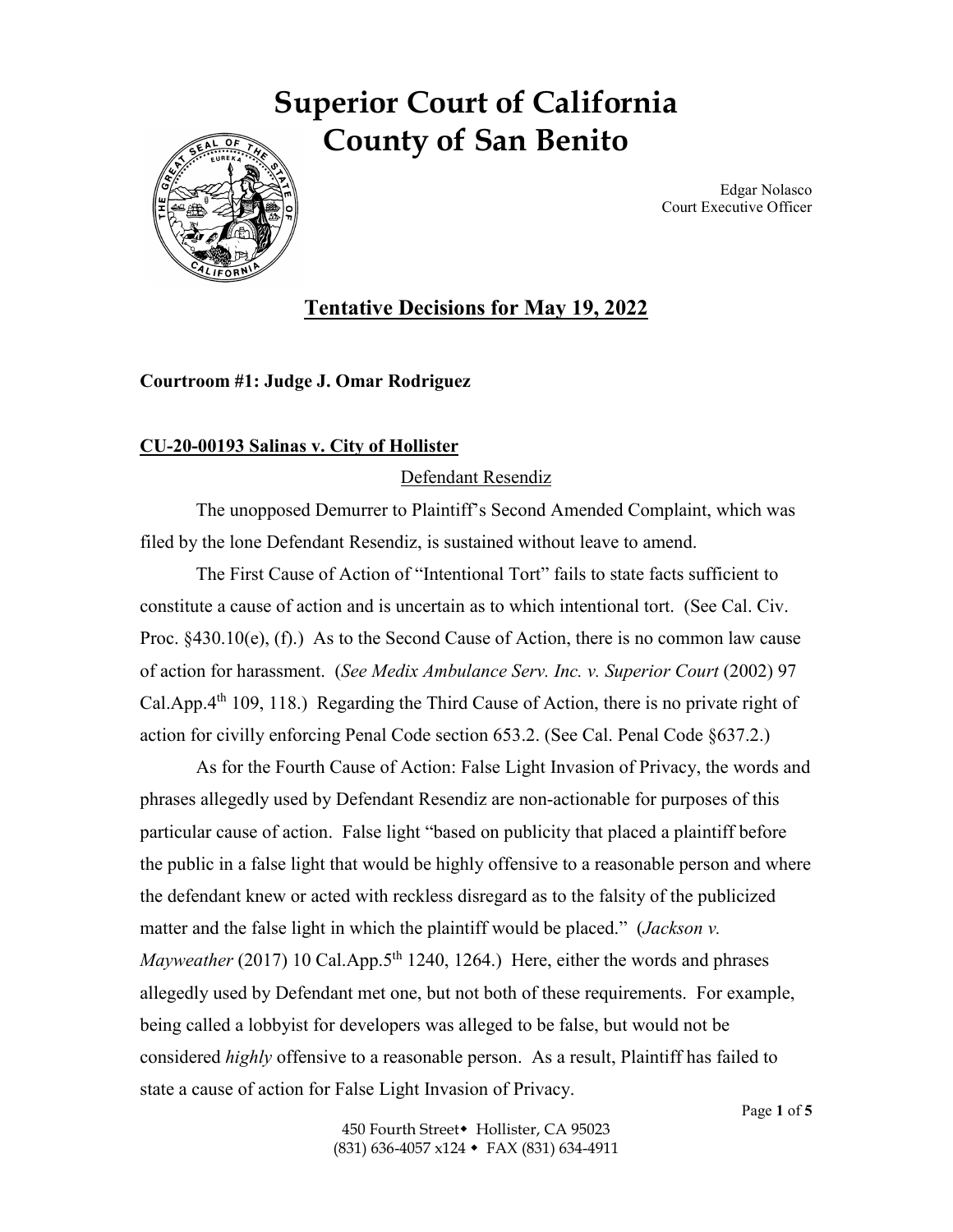Finally, there is no cognizable cause of action for exemplary damages. (*Orient Handel v. United States Fid & Guar. Co.* (1987) 192 Cal.App.3d 684, 697.)

#### Defendant's City of Hollister and Velasquez

Defendants City of Hollister and Velazquez's Special Motion to Strike is GRANTED. Defendants are entitled to mandatory attorneys' fees in the amount of \$3,760.00. (Cal. Civ, Proc.  $§425.16(c)(1)$ .) A defendant that is voluntarily dismissed by the plaintiff, with or without prejudice, after filing a special motion to strike, is entitled to have a judge hear the merits of the motion as a predicate to a determination of the defendant's motion for attorney's fees under California Code of Civil Procedure section 425.16(c). (*South Sutter, LLC v. LJ Sutter Partners, L.P.* (2011) 193 Cal.App.4th 634, 662-664.)

To apply the anti-SLAPP statute, courts engage in a two-step process. The first step is to determine whether the moving party has made a threshold showing that the challenged cause of action is one arising from protected activity. The defendant has the initial burden of showing that the acts underlying the plaintiff's suit fall within one or more of the categories of conduct. (*Lee v. Silveira* (2016) 6 Cal.App.5th 527, 538.) Specifically, the cause of action is based, in part, on conduct made before a legislative proceeding, which is a listed activity under California Code of Civil Procedure Section  $425.16(e)(1)$ . It is not a defense to a special motion to strike for mix-causes of action that combines allegations of activity protected by the statute with allegations of unprotected activity. (*Baral v. Schnitt* (2016) 1 Cal.5th 376, 381.)

Once the Defendant has met its burden, the burden shifts to the plaintiff to establish that there is a probability that it will prevail on its claim. (Cal. Civ. Proc.  $§425.16(b)(1)$ .) The Plaintiff's burden of establishing a probability of prevailing is not high. (*Monster Energy Co. v. Schechter* (2019) 7 Cal.5th 781, 793.) To meet this burden, the plaintiff must show that the complaint is legally sufficient and supported by a prima facie showing, by admissible evidence and competent evidence, of facts that would be sufficient to support a favorable judgment if the evidence submitted by the plaintiff is accepted. (*Oasis West Realty, LLC v. Goldman* (2011) 51 Cal.4th 811, 820.) Here, Plaintiff failed to oppose this motion and failed to produce any admissible evidence of facts to support her cause of action.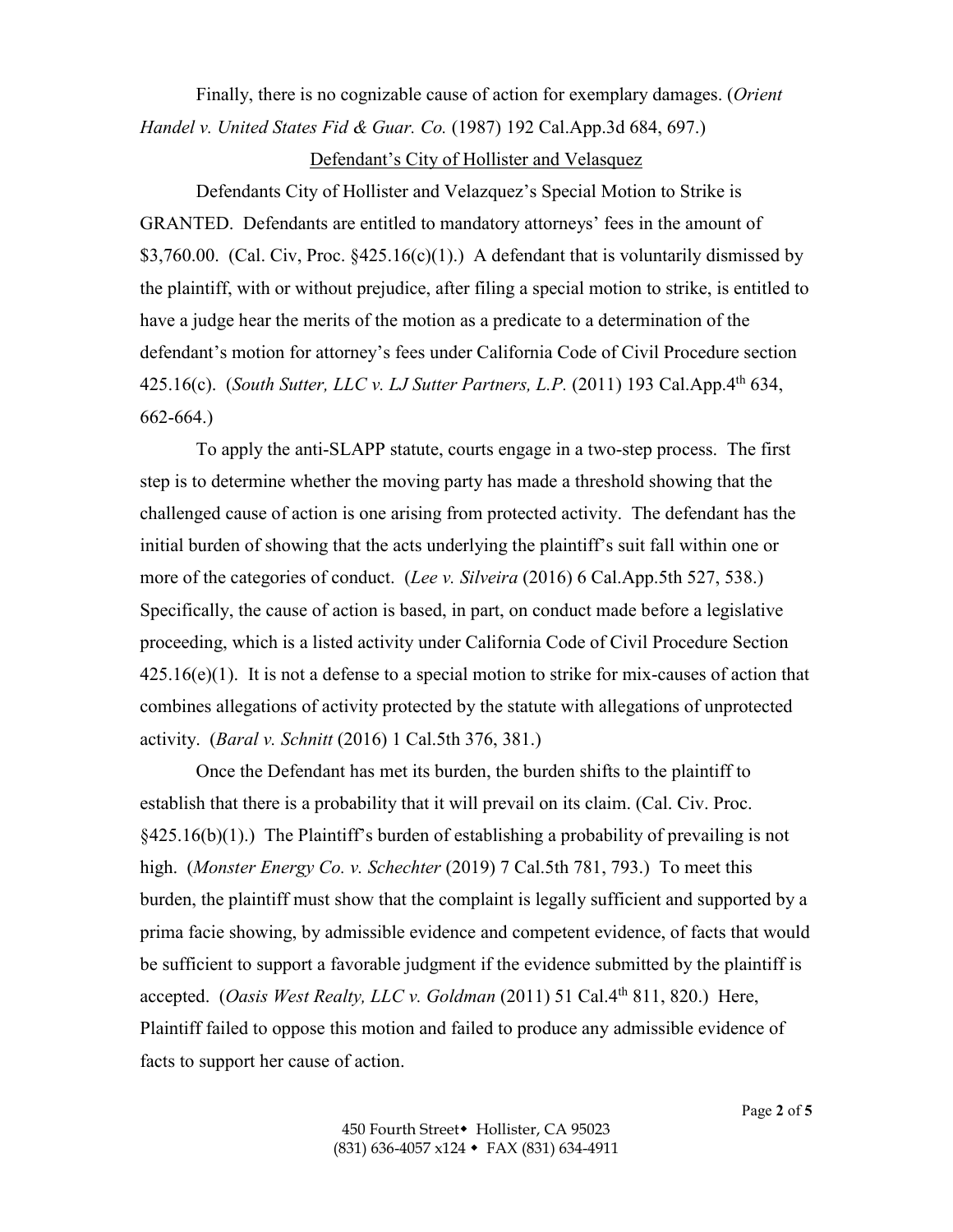Defendant City of Hollister and Velazquez's Motion for Sanctions is DENIED as it does not appear that the Second Amended Complaint was filed for an improper purpose. Additionally, the moving Defendants did not comply with the requirements under California Code of Civil Procedure section 128.7. The notice of the motion shall not be filed with or presented to the court unless, within 21 days after service of the motion and the challenged paper is not withdrawn or corrected. (Cal. Civ. Proc.  $$128.7(c)(1)$ .) Here, the motion for sanctions was served three days before the motion was filed.

# **CU-21-00005 Gonzalez v. Resendiz, et al.**

#### Defendant Resendiz

The unopposed Demurrer to Plaintiff's Second Amended Complaint ("SAC"), which was filed by the lone Defendant Resendiz, is sustained as to the First, Fourth, and Fifth Causes of Action without leave to amend.

The First Cause of Action of "Intentional Tort" fails to state facts sufficient to constitute a cause of action and is uncertain as to which intentional tort. (See Cal. Civ. Proc.  $$430.10(e)$ , (f).)

The demurrer is overruled as to the Second Cause of Action: False Light Invasion of Privacy. False light "based on publicity that placed a plaintiff before the public in a false light that would be highly offensive to a reasonable person and where the defendant knew or acted with reckless disregard as to the falsity of the publicized matter and the false light in which the plaintiff would be placed." (*Jackson v. Mayweather* (2017) 10 Cal.App. $5<sup>th</sup>$  1240, 1264.) A knowing violation of or reckless disregard for the plaintiff's rights is required if the plaintiff is a public figure. (See *Brown v. Kelly Broadcasting* (1989) 48 Cal.3d 711, 721-722.) Here, the Second Cause of Action incorporates by reference the allegations in the complaint previously set forth. The SAC alleges that Defendant reported to a police officer that he had reported to a police officer and a reporter that Plaintiff had been attacked by plaintiff and used hate speech, which was false and Defendant knew was false. (SAC 6:22-27, 8:13-9:13.)

As to the Third Cause of Action: Libel is overruled for the reasons stated above regarding the Second Cause of Action.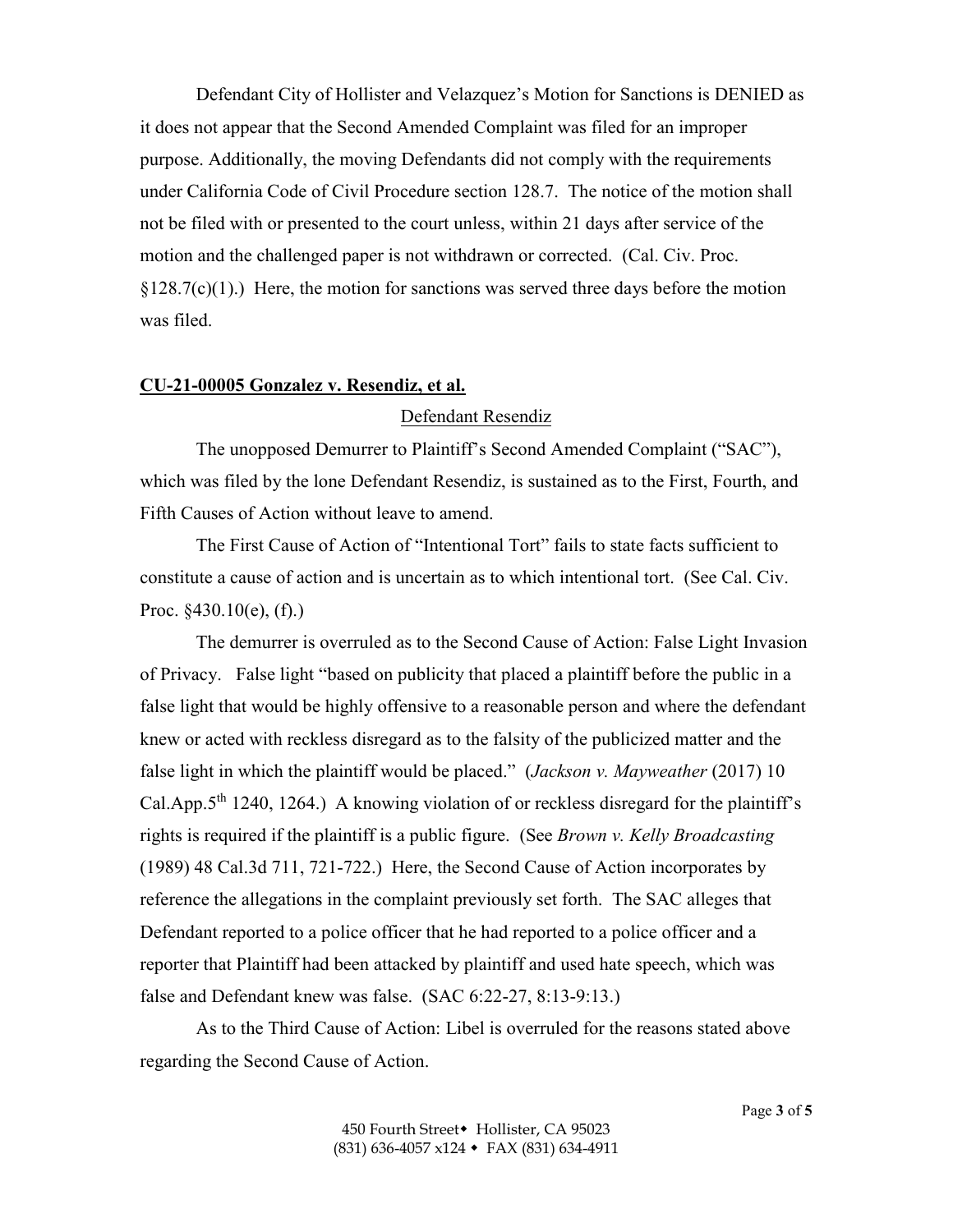As to the Fourth Cause of Action: Negligence, the demurrer is sustained in that the City of Hollister's Code of Ethics and Values does not establish a private right of action by establishing a legal duty. As a result, the Plaintiff has failed to states facts that would show that a legal duty to use due care exists and that Defendant breached that duty. (See *Ladd v. County of San Mateo* (1996) 12 Cal.4th 913, 917.)

Regarding the Fifth Cause of Action, the demurrer is sustained as there is no private right of action for civilly enforcing Penal Code section 653.2. (See Cal. Penal Code §637.2.)

Defendant's request for judicial notice is granted.

### Defendant's City of Hollister and Velasquez

Defendants City of Hollister and Velazquez's Special Motion to Strike is GRANTED. Defendants are entitled to mandatory attorneys' fees in the amount of \$4,230.00. (Cal. Civ, Proc.  $\frac{$425.16(c)(1)}{2}$  A defendant that is voluntarily dismissed by the plaintiff, with or without prejudice, after filing a special motion to strike, is entitled to have a judge hear the merits of the motion as a predicate to a determination of the defendant's motion for attorney's fees under California Code of Civil Procedure section 425.16(c). (*South Sutter, LLC v. LJ Sutter Partners, L.P.* (2011) 193 Cal.App.4th 634, 662-664.)

To apply the anti-SLAPP statute, courts engage in a two-step process. The first step is to determine whether the moving party has made a threshold showing that the challenged cause of action is one arising from protected activity. The defendant has the initial burden of showing that the acts underlying the plaintiff's suit fall within one or more of the categories of conduct. (*Lee v. Silveira* (2016) 6 Cal.App.5th 527, 538.) Specifically, the cause of action is based, in part, on conduct made before a legislative proceeding, which is a listed activity under California Code of Civil Procedure Section  $425.16(e)(1)$ . (SAC 22:10-24, 31:8-32:2.) It is not a defense to a special motion to strike for mix-causes of action that combines allegations of activity protected by the statute with allegations of unprotected activity. (*Baral v. Schnitt* (2016) 1 Cal.5th 376, 381.)

Once the Defendant has met its burden, the burden shifts to the plaintiff to establish that there is a probability that it will prevail on its claim. (Cal. Civ. Proc.  $§425.16(b)(1)$ .) The Plaintiff's burden of establishing a probability of prevailing is not